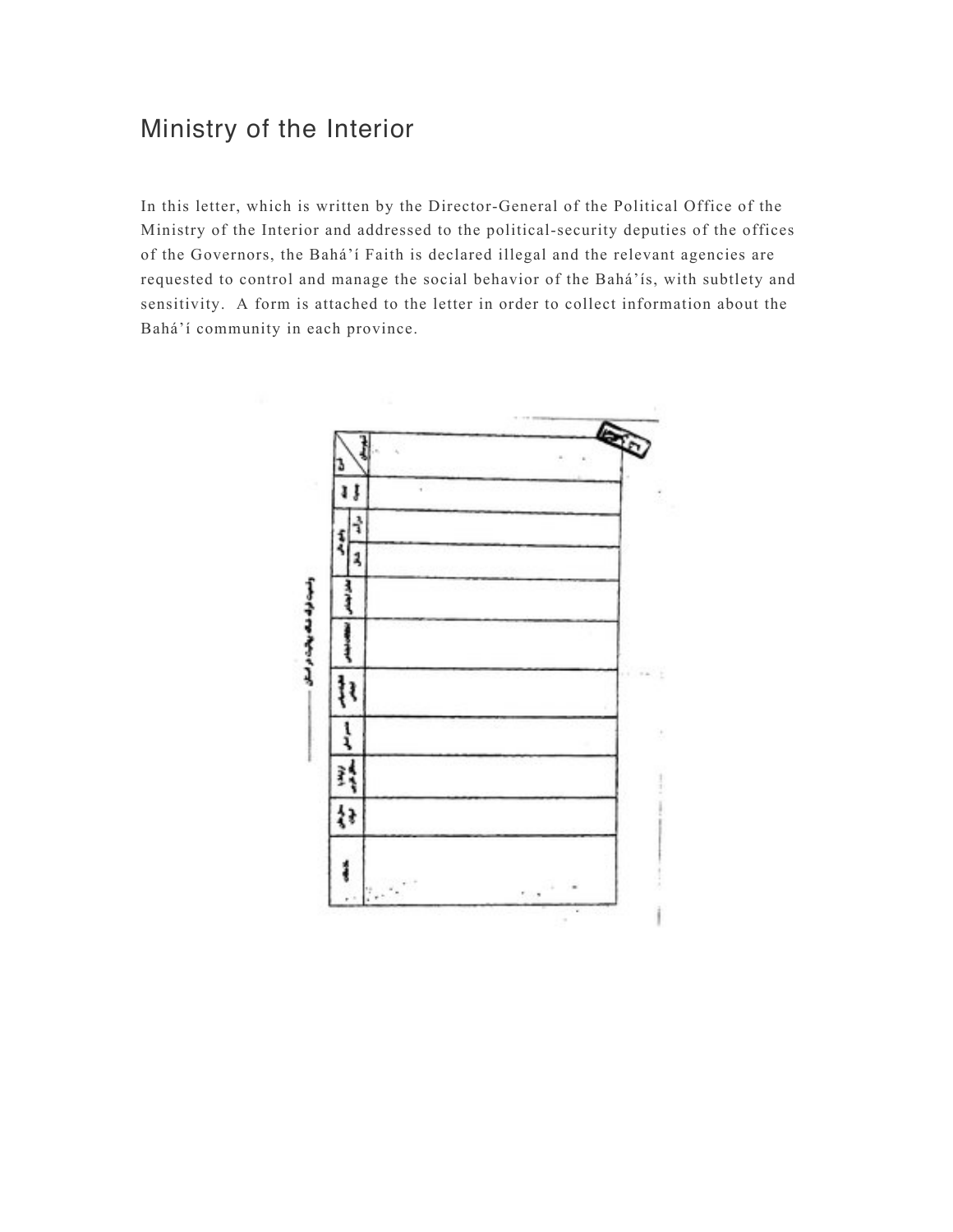

 $\alpha$ 

معاونان محترم سياسى امليلى استألماريهاى سرا

## سلام طيكو

i.

V

آلود.<br>آلود برابر گزارشهای ارسالی، برخی از مناسب فرقه شد.اله بهانیت ، تمت پرشش ضالون مان لیشامی و کلسادی افتام به ترووج و تبلغ مرام بهالونه می ندایند از آنجا که این فرقبه غویر قناوش است و از ستری سنازمانهای ین آبائی و سٹال منہوزینٹی مورد ہیں: پرباری طہه تقام جدوری ئىلاس ئرار س گۆرد. باراملىڭ لىت بىيارر ترىكھ بىنىگاميان بريزىلە با تاراده و مساسیته رفتارهای لیشامی آنها را کللرل و منهریته تعایند. شمناً لثلامات غراسته شده را خبل فرم پیرست تکمل ر تا پانزده شدر پر جهڻ ٻهره پرداري به آيڻ معاونت ارسال مارڪ . س ٢٠١٠

مرضا مواتي زاده

## [TRANSLATION FROM PERSIAN]

 $\lambda$ 

[Translator's notes appear in square brackets]

| [Logo of the Islamic Republic of]                 |                | Date: 28/5/85      |
|---------------------------------------------------|----------------|--------------------|
| Iran <sub>l</sub><br>The Islamic Republic of Iran | In the Name of | $[19$ August 2006] |
|                                                   | God            | Number:            |
| Ministry of the Interior                          |                | 70878/43           |

To the honorable political-security deputies of the offices of the Governors' General of the country

S.

s,